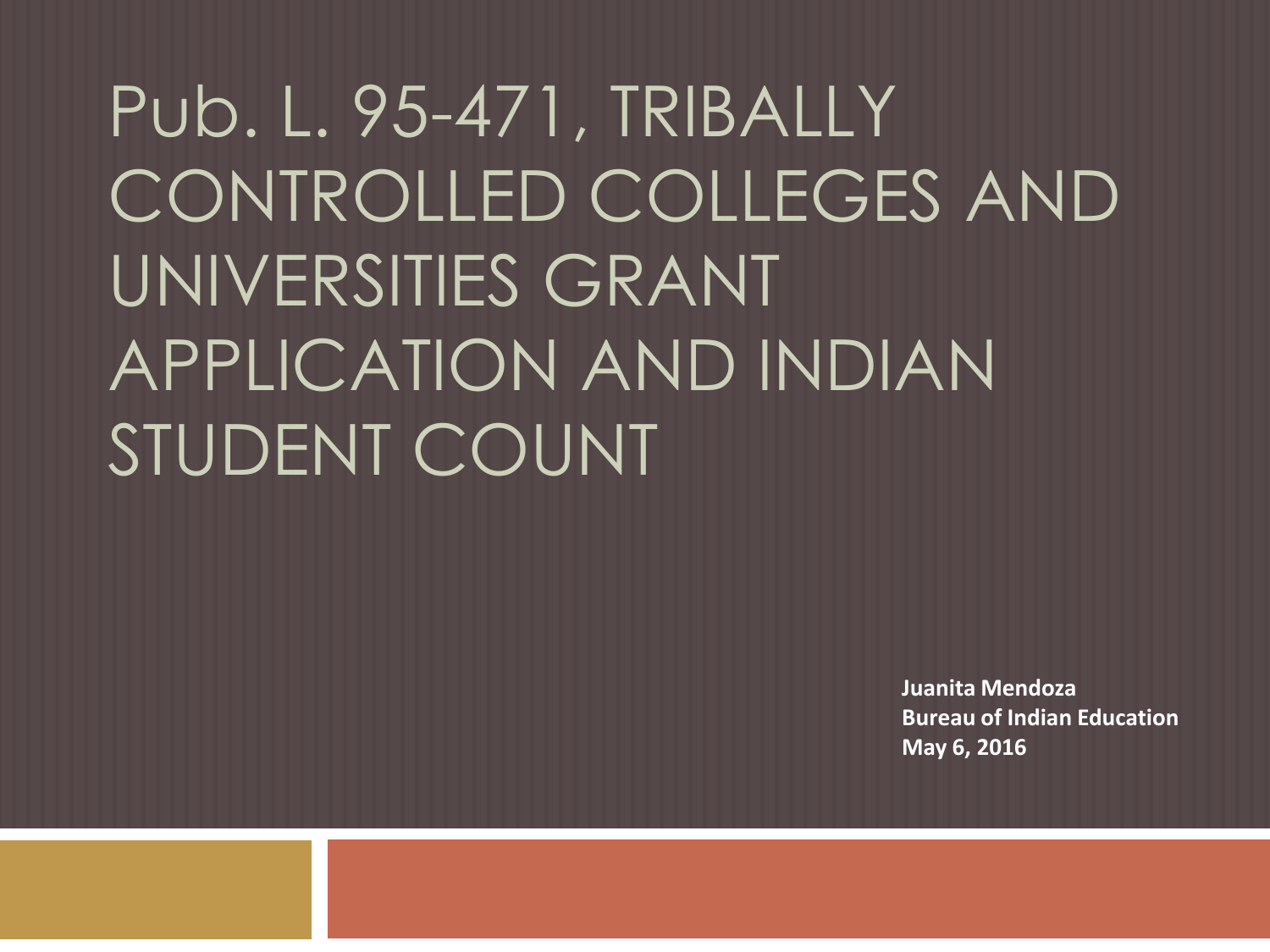#### Pub.L. 95-471 Tribally Controlled Community Colleges Assistance Act

□ Provide grants for the operation and improvement of tribally controlled community colleges and universities

 Authorizes the Secretary of the Interior to make grants pursuant to this title to go into the operating funds of the college to defray expenses related to educational programs for Indian students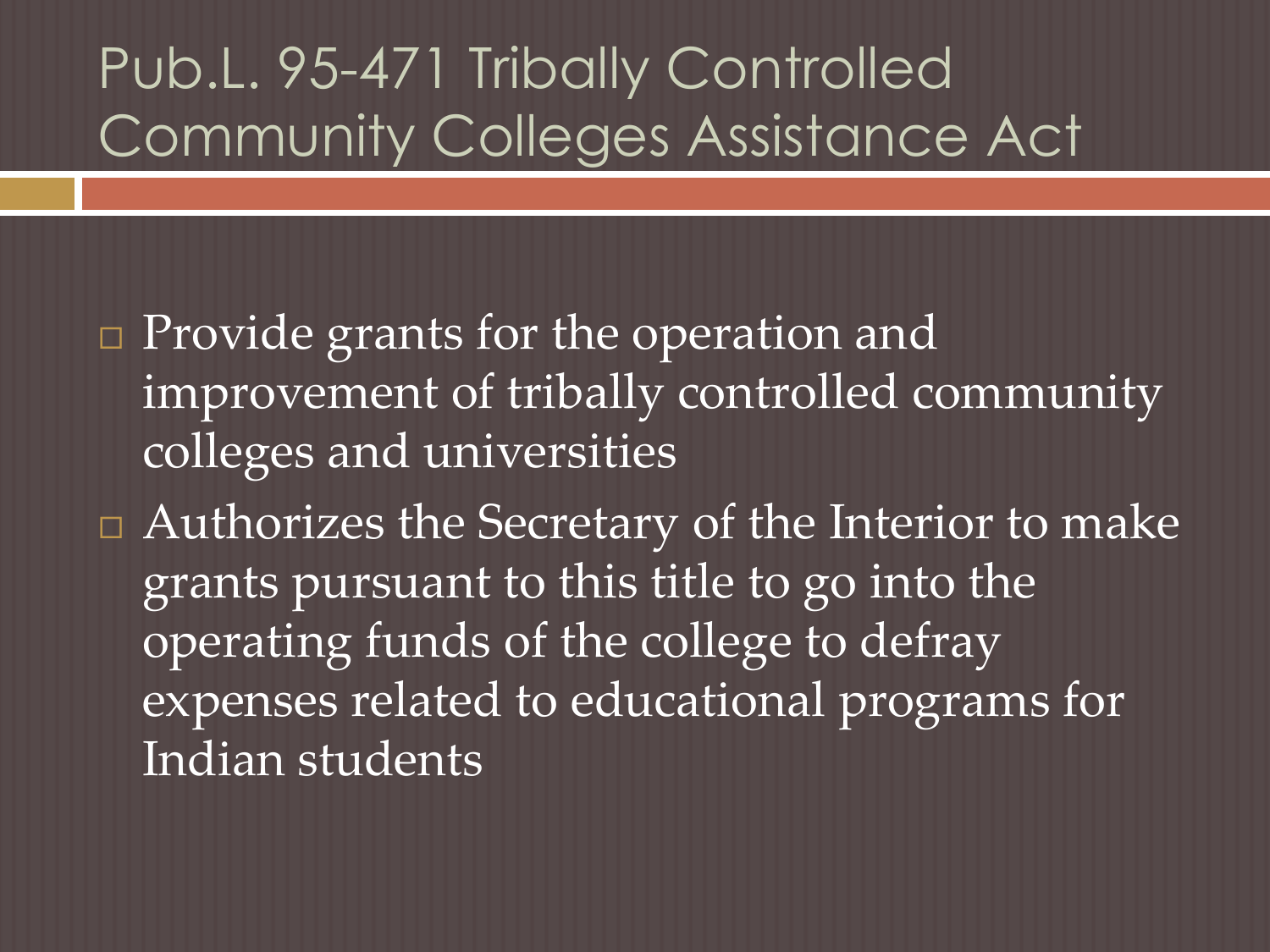#### Grant and Funding

- The total amount of grant monies available each year is determined by the funds appropriated by the Congress to the Department of the Interior, Bureau of Indian Affairs' budget
- The amount of a grant per institution is based on the average of ALL institution's Indian Student Count (ISC)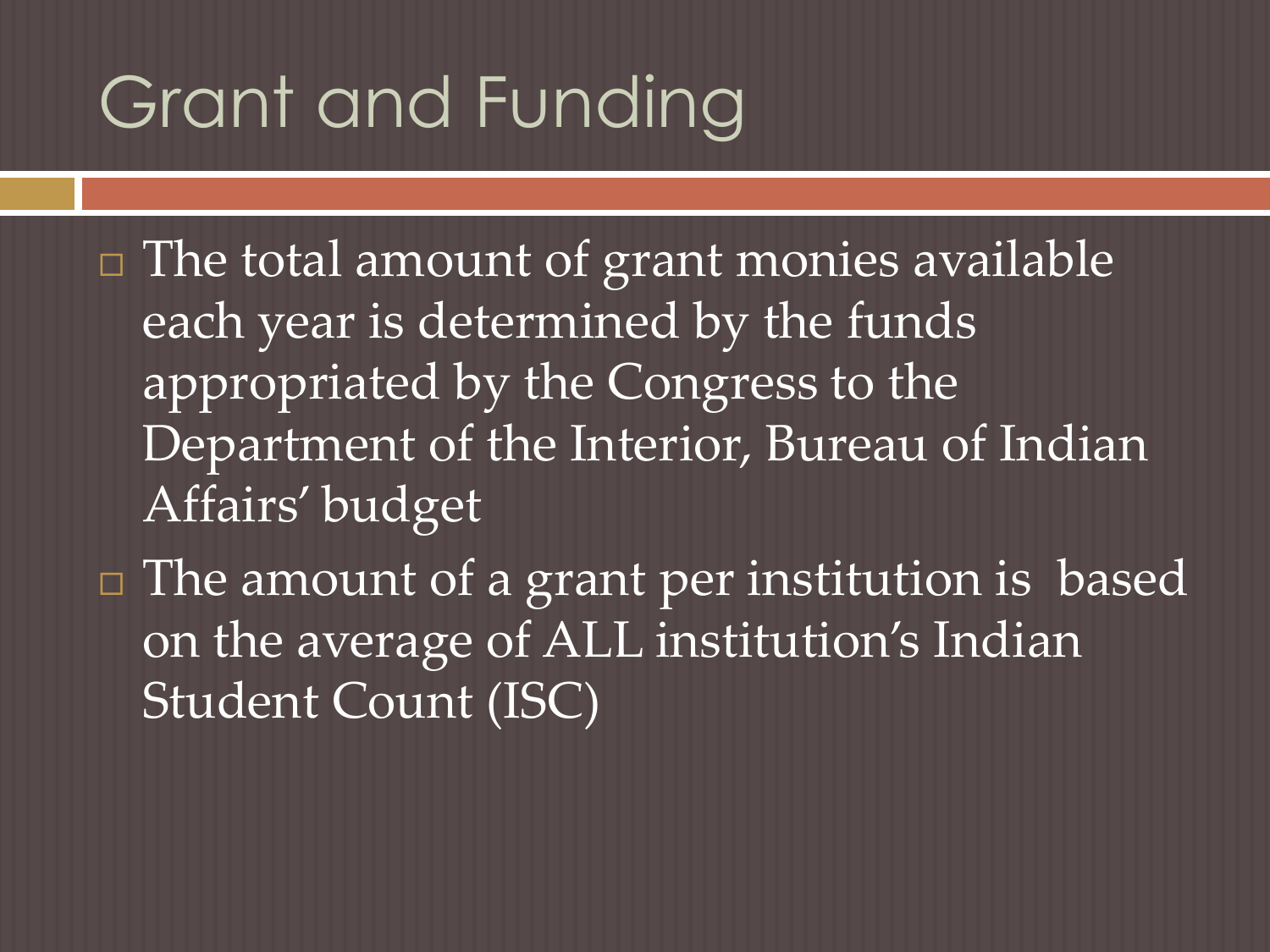## Indian Student Count

**Pursuant to Title 25, U.S.C.§1801(a)(7) "***Indian Student Count***" means a number equal to the total number of Indian students enrolled in each tribally controlled college or university, determined in a manner consistent with subsection (b) of this section on the basis of the quotient of the sum of the credit hours of all Indian students so enrolled, divided by twelve. 25 U.S.C. §1801(b) provides the following conditions applicable for purposes of determining the Indian student count pursuant to paragraph (7) of subsection (a) of this section: (1) Such number shall be calculated on the basis of the registrations of Indian students as in effect at the conclusion of the third week of each academic term, (2) Credits earned in classes offered during a summer term shall be counted toward the computation of the Indian student count in the succeeding fall term, (3) Credits earned by any student who has not obtained a high school degree or its equivalent shall be counted toward the computation of the Indian student count if the institution at which the student is in attendance has established criteria for the admission of such student on the basis of the student's ability to benefit from the education or training offered. The institution shall be presumed to have established such criteria if the admission procedures for such studies include counseling or testing that measures the student's aptitude to successfully complete the course in which the student has enrolled. No credits earned by such student for purposes of obtaining a high school degree or its equivalent shall be counted toward the computation of the Indian student count, (4) Indian students earning credits in any continuing education program of a tribally controlled college or university shall be included in determining the sum of all credit hours, (5) Credits earned in a continuing education program shall be converted to a credit-hour basis in accordance with the tribally controlled college or university's system for providing credit for participation in such program, and (6) No credit hours earned by an Indian student who is not making satisfactory progress toward a degree or certificate shall be taken into account.**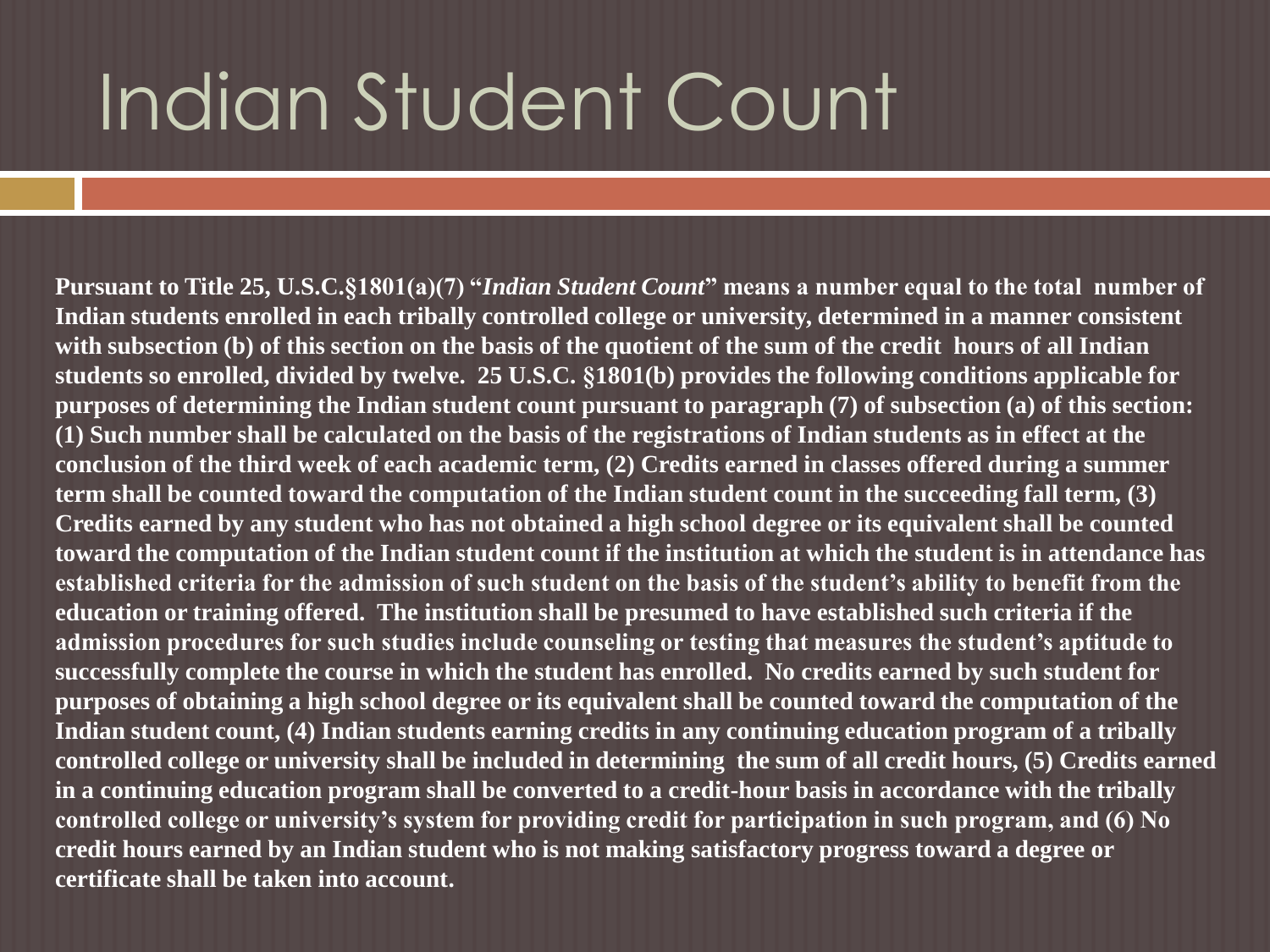- $\Box$  (1) Such number shall be calculated on the basis of the registrations of Indian students as in effect at the conclusion of the third week of each academic term,
- $\Box$  (2) Credits earned in classes offered during a summer term shall be counted toward the computation of the Indian student count in the succeeding fall term,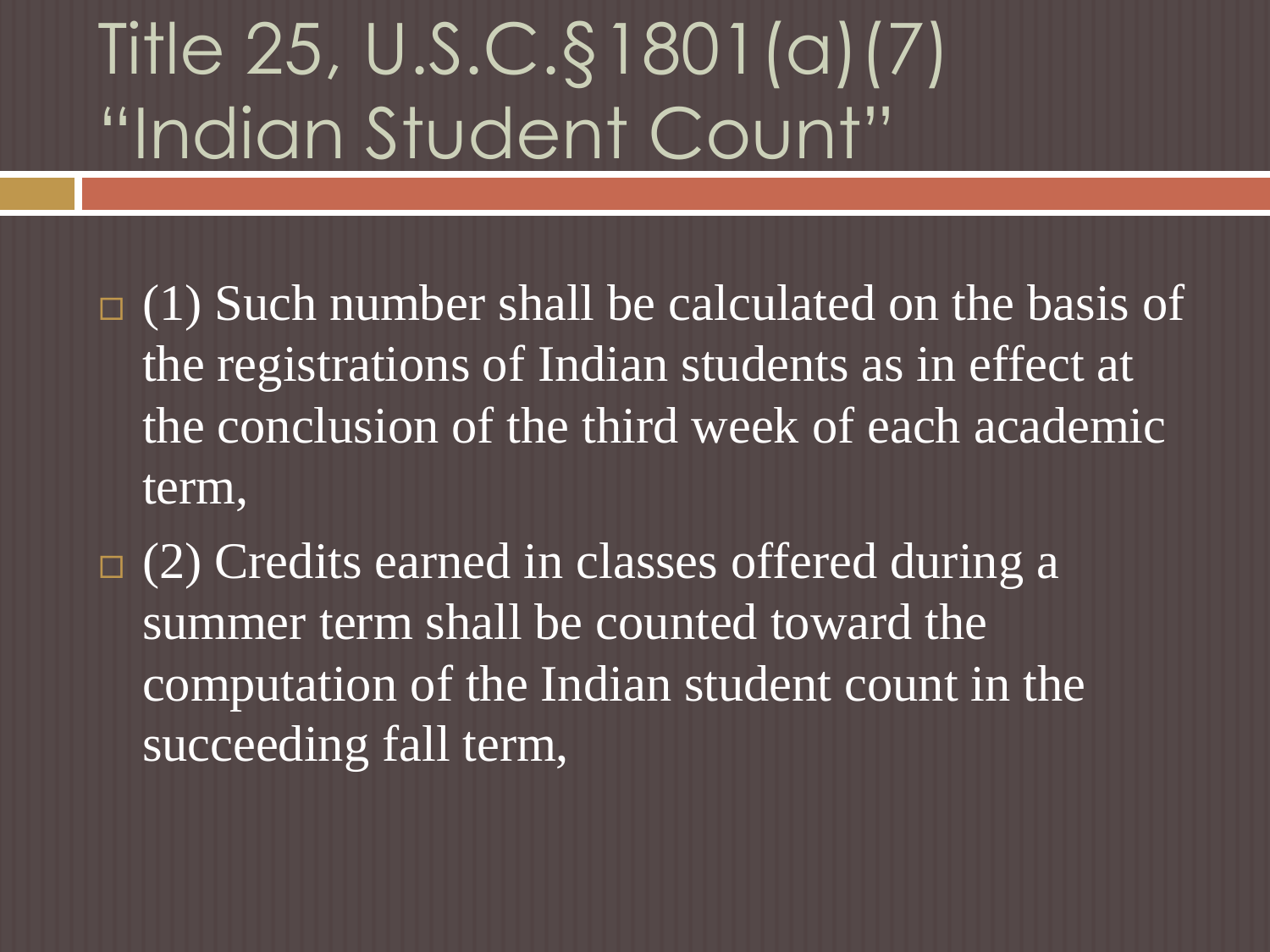$\Box$  (3) Credits earned by any student who has not obtained a high school degree or its equivalent shall be counted toward the computation of the Indian student count if the institution at which the student is in attendance has established criteria for the admission of such student on the basis of the student's ability to benefit from the education or training offered. The institution shall be presumed to have established such criteria if the admission procedures for such studies include counseling or testing that measures the student's aptitude to successfully complete the course in which the student has enrolled. No credits earned by such student for purposes of obtaining a high school degree or its equivalent shall be counted toward the computation of the Indian student count,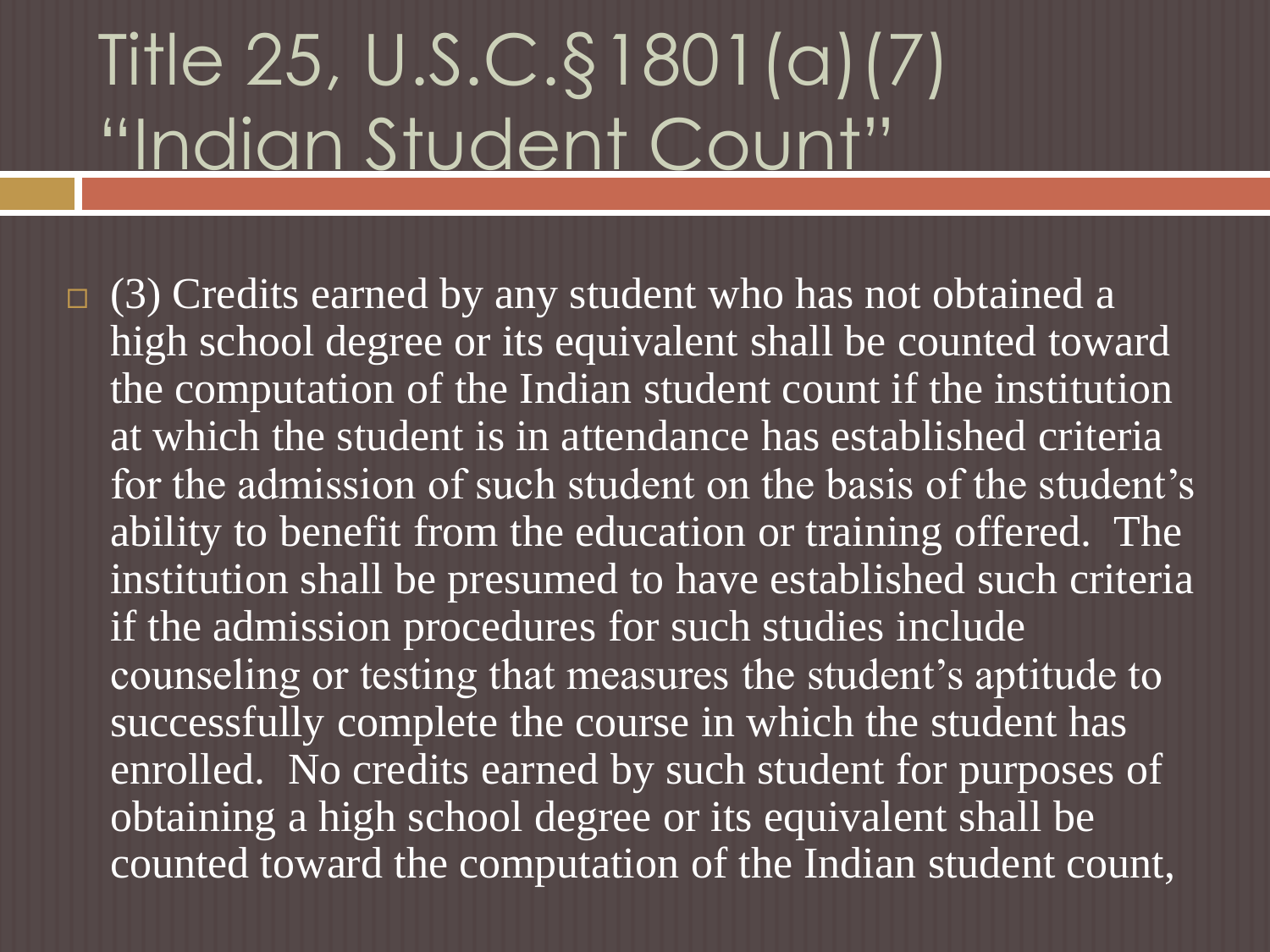- $\Box$  (4) Indian students earning credits in any continuing education program of a tribally controlled college or university shall be included in determining the sum of all credit hours,
- $\Box$  (5) Credits earned in a continuing education program shall be converted to a credit-hour basis in accordance with the tribally controlled college or university's system for providing credit for participation in such program, and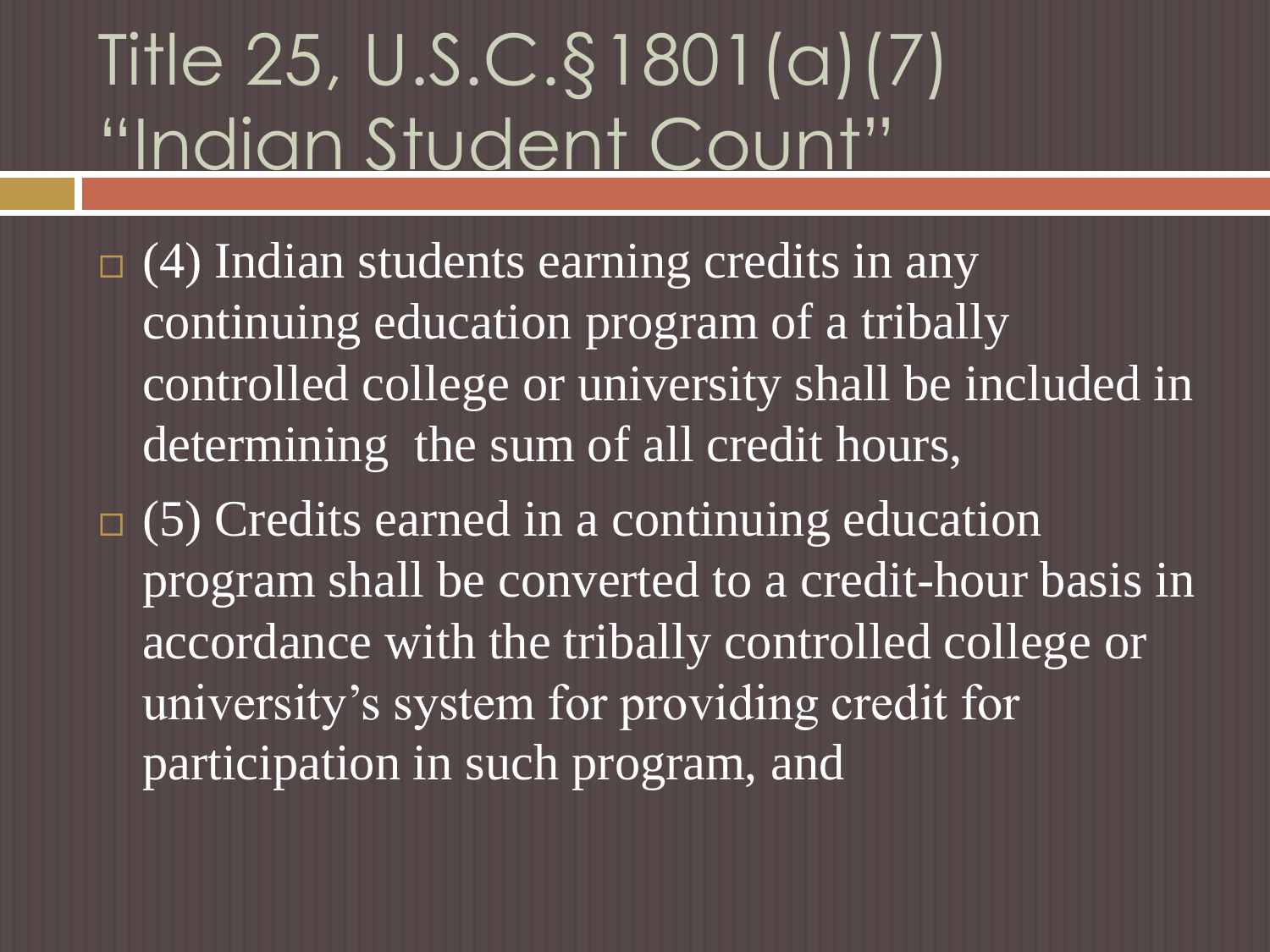$\Box$  (6) No credit hours earned by an Indian student who is not making satisfactory progress toward a degree or certificate shall be taken into account.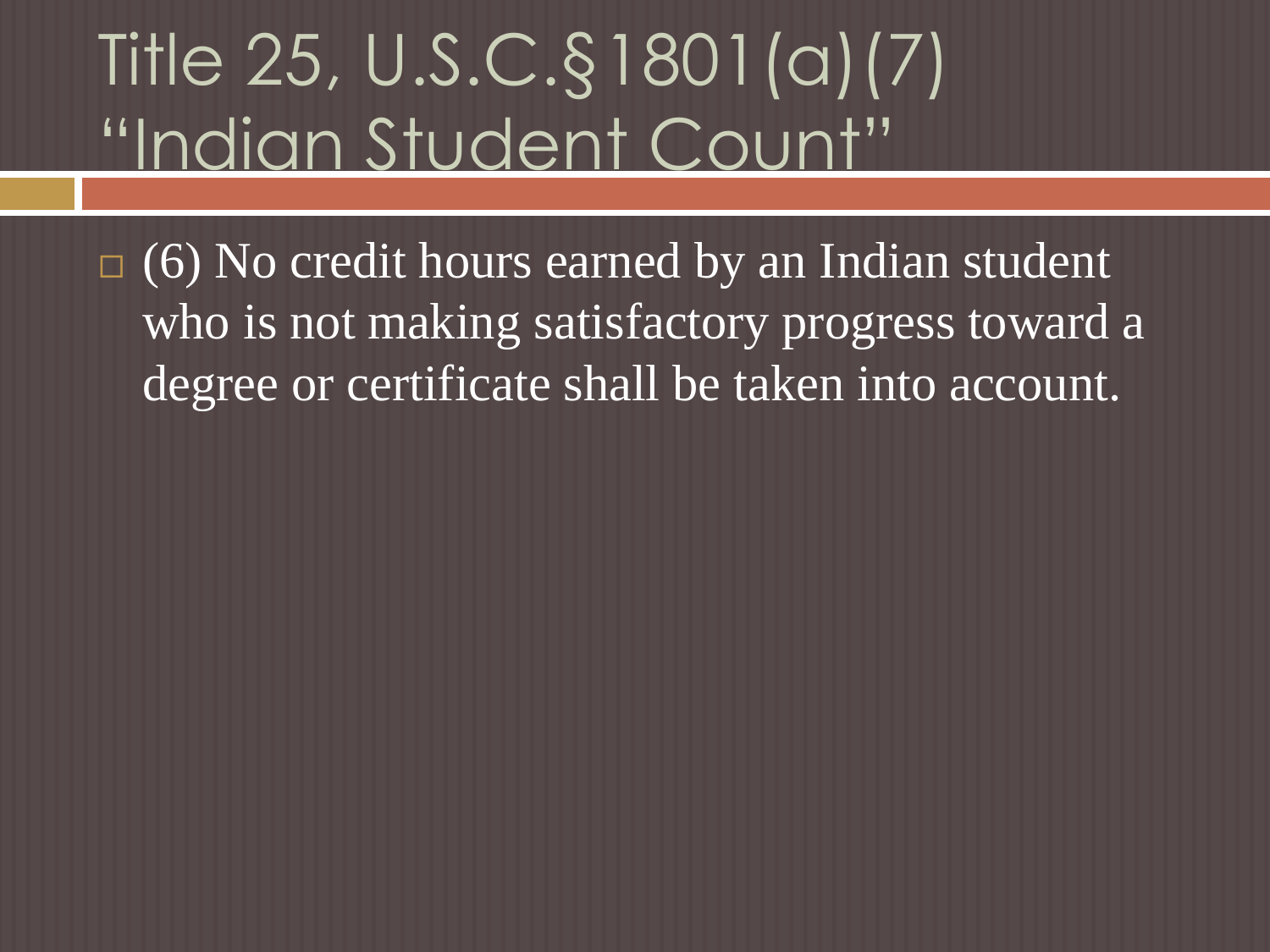#### Definition of an Indian Student

 *Indian student* means a student who is (1) a member of an Indian tribe, or (2) a biological child of a living or deceased member of an Indian tribe. Documentation is required to verify eligibility under (2), and may include birth certificate and marriage license; tribal records of student's parent; Indian Health Service eligibility cards; other documentation necessary to authenticate a student as eligible to be counted as an *Indian student under this definition*.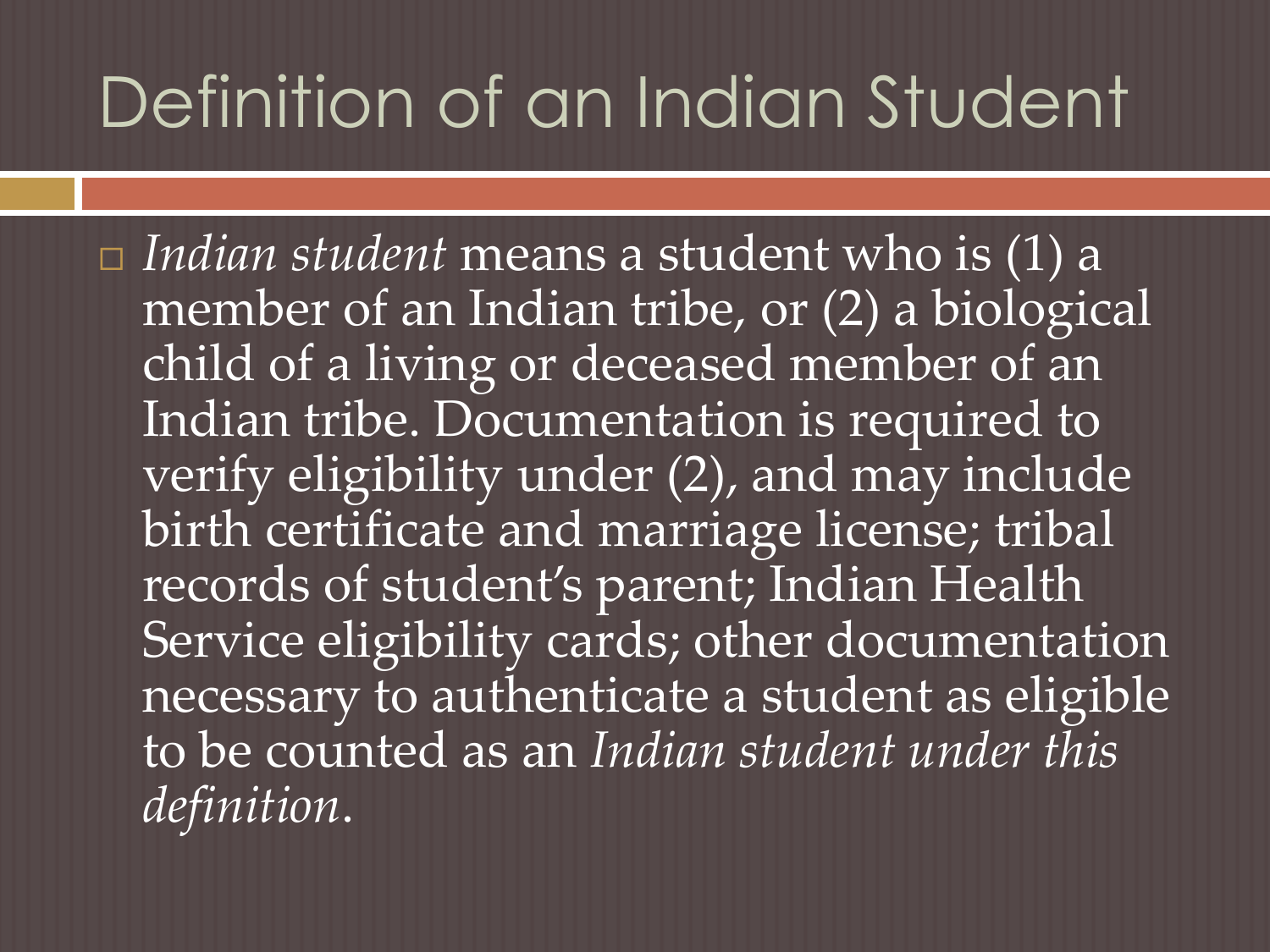## Continuing Education Credit Hours/Contact Hours

- Section 2(b) of the Tribally Controlled College or University Assistance Act of 1978 was amended in 2008 to read:
- $\Box$  "(A) shall be determined as one credit hour for every ten contact hours in the case of an institution on a quarter system, or 15 contact hours in the case of an institution on a semester system, ….
- $\Box$  (B) shall be limited to ten percent of the Indian Student Count.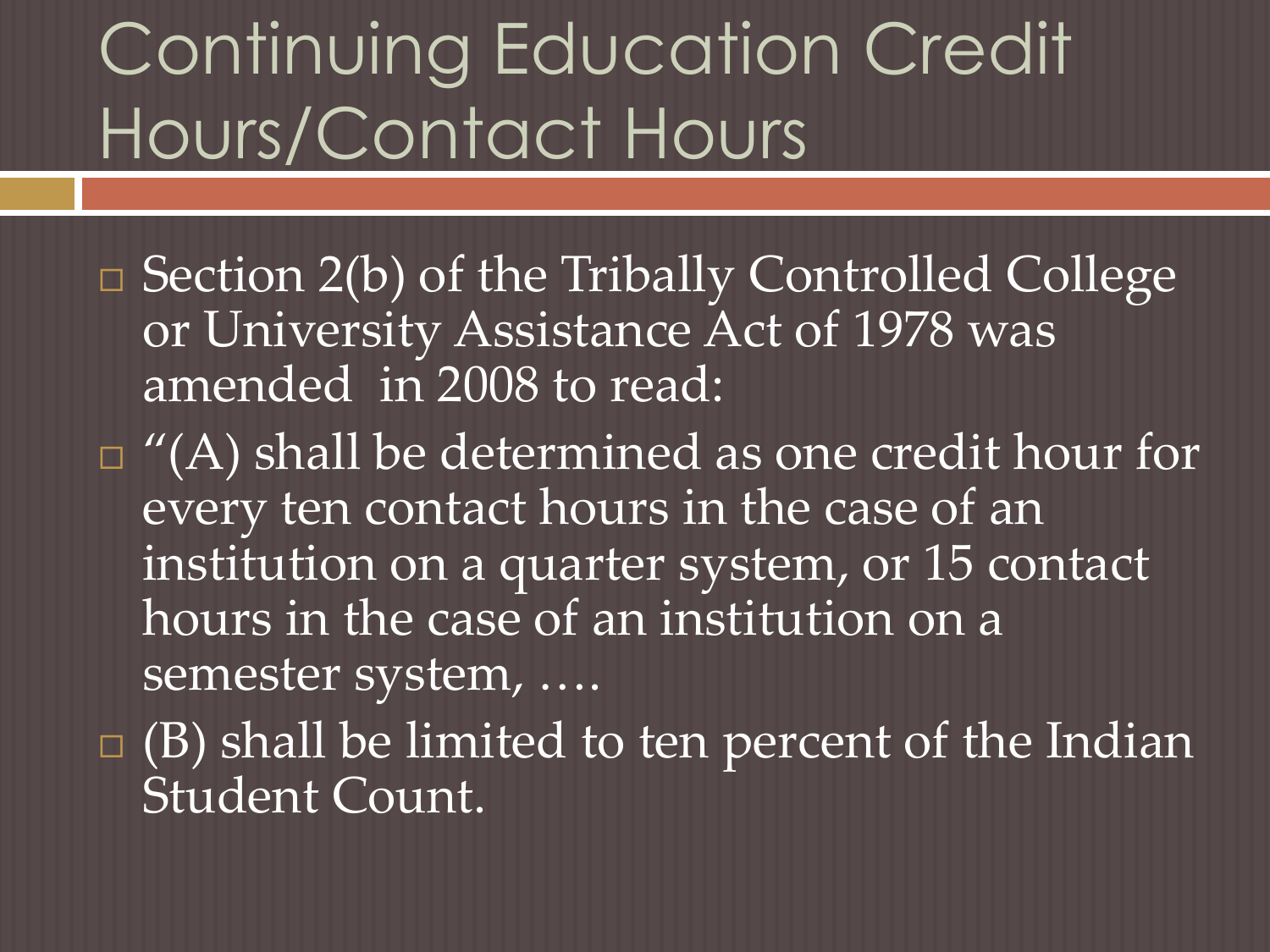#### Indian Student Count Formula

#### **Total hours/12 = Total ISC**

*If no CEUs, Total ISC/2 = Average ISC (divide by 3 if on a quarter system)*

#### **Reported CEUs/12 = CEU ISC**

*If CEU ISC< 10% Total ISC, Total ISC + CEU ISC = Revised ISC*

*If CEU ISC> 10% Total ISC, Total ISC + 10% Total ISC = Revised ISC*

**Revised ISC/2 = Average ISC (divided by 3 if on a quarter system)**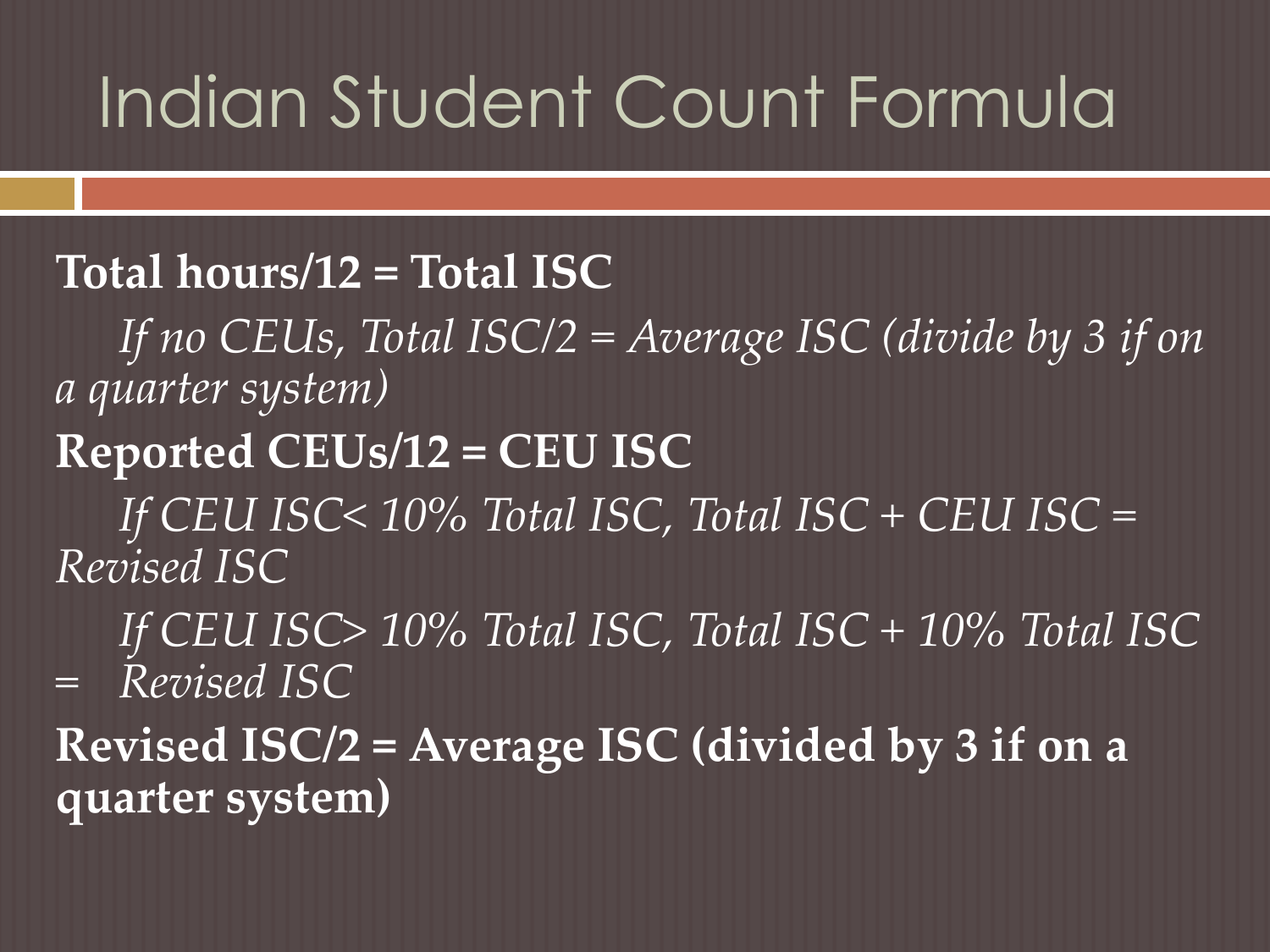### Application Requirements by Statue

- **BIA Form 62107**  TRIBAL COLLEGES & UNIVERSITIES GRANT APPLICATION FORM – 25CFR 41.8, Public Law 95-471 (as amended)
- **SF424-F**  Application for Federal Assistance
- **A proposed budget** showing total expected operating expenses in the following education categories: (a) Personnel, (b) Instruction, (c) Administration, (d) Other, and (e) Total. The total expected revenues from all sources for the academic year.
- **A copy of the institution's policy statement, Charter, By-Laws,**  and catalog, which includes a copy of the institution's current curriculum, or other document wherein is found the goals, philosophy or plan of operation to meet the needs of Indian students. **Do not have to submit every year if there are no changes**.
- **A description of the accounting procedures** used for grants received under Pub. L. 95-471.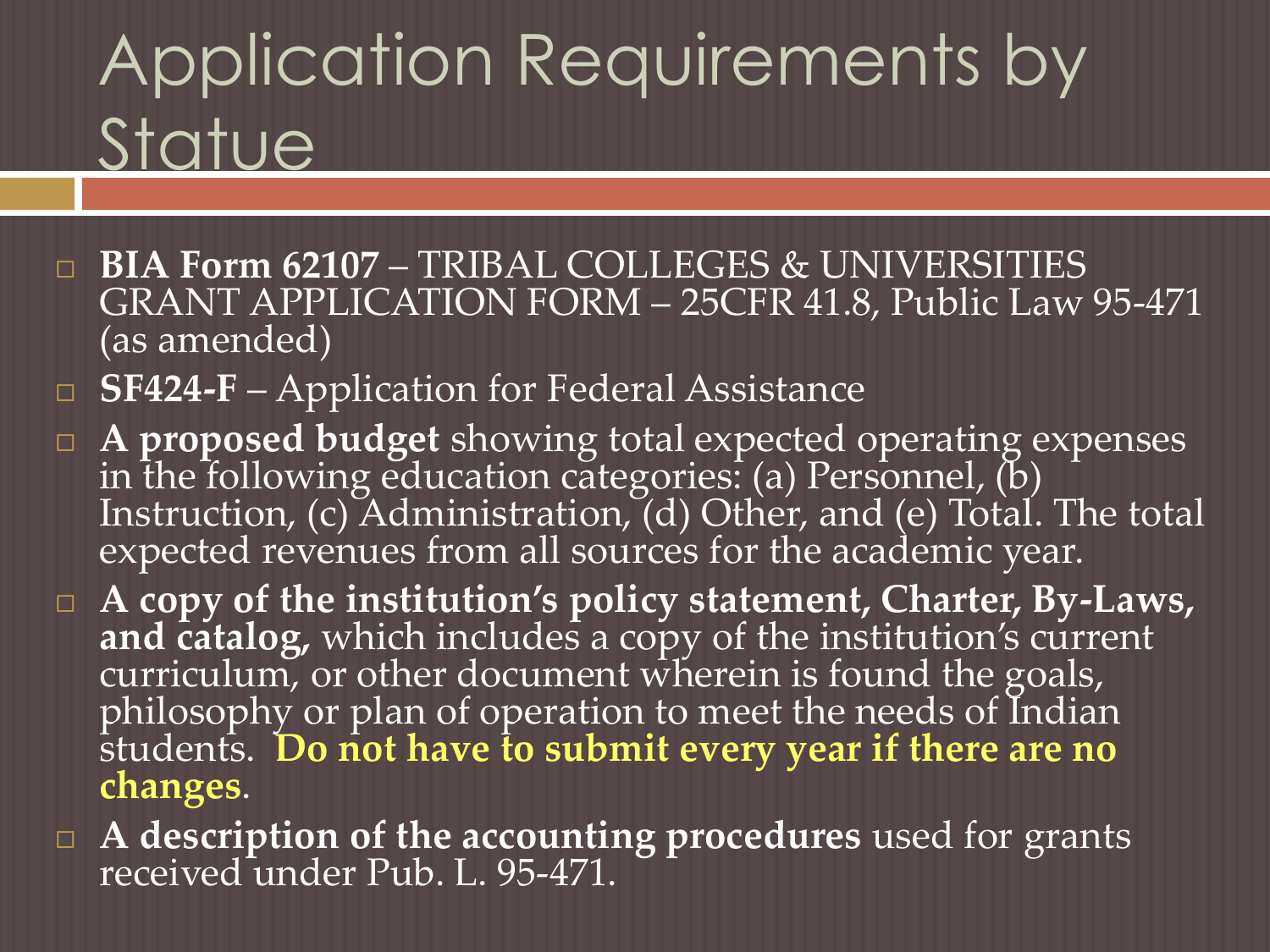## BIE Application Requirements

- $\Box$  The names of the college's governing board members, indicating number of Native American members who are Indian. 25 CFR 41.8(b)(1)
- **Evidence of receiving accreditation by a nationally** recognized accrediting agency
- A written statement of goals, philosophy, or proposed plan of operation sufficient to demonstrate that its education program or proposed program is designed to meet the needs of Indians.  $25$  CFR  $41.8$  (b)(3) – Can be from College/University Catalog by indicating page number
- □ Charter of formal sanctioning of the institution, IF there are any changes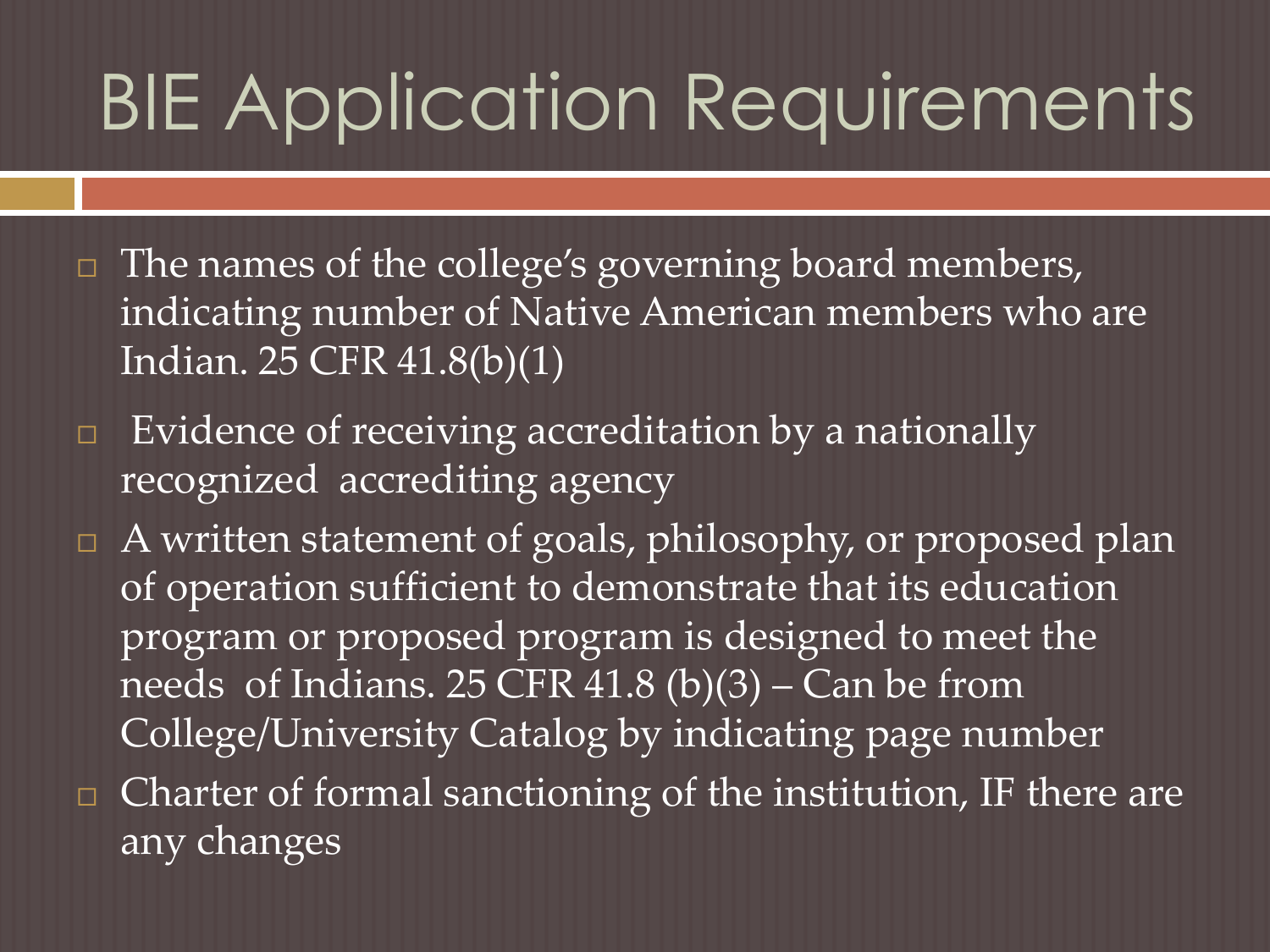## BIE Application Requirements (cont'd)

- $\Box$  By-Laws governing the institution, IF there are any changes
- In the case of a community college in operation for more than one year, a statement of the total number of FTE Indian students and the total number of all FTE students. 25  $CFR$   $41.8(b)(4)$
- The name and address of the Indian tribe or tribes which control and operate and manage, or have established, sanctioned, or chartered the community college. 25 CFR  $41.8(b)(6)$
- $\Box$  A curriculum which may be in the form of a college catalog or like publication. 25 CFR  $41.8(b)(7)$
- A proposed budget showing total expected operating expenses of educational programs, and expected revenues from all sources for the academic year to which the information applies. 25 CFR 41.8(b)(8)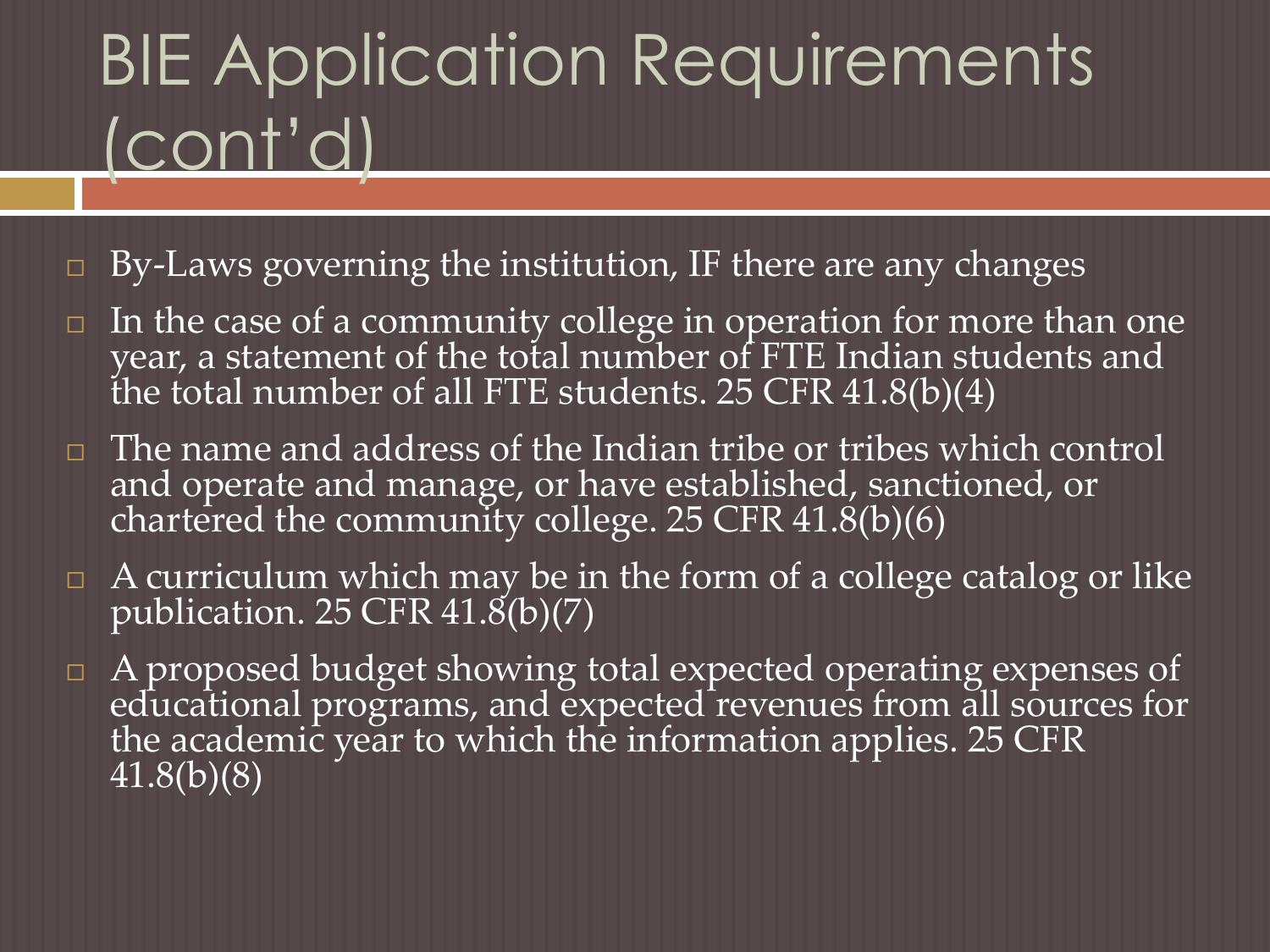## BIE Application Requirements (Cont'd)

- $\Box$  An assurance that the community college will not deny admission to any Indian student because that student is not a member of a specific tribe or because such student is a member of a specific tribe, and will comply with the requirements set forth in 41.11 of this subpart together with any request and justification for a specific waiver of any requirements of 25 CFR 276 which the community college believes to be inappropriate. 25 CFR 41.8(b)(9), College Catalog
- $\Box$  Certification by the chief executive officer of the community college that the information of the community college is complete and correct and that the application has been filed with the governing body or bodies of the tribe or tribes which control or have sanctioned or chartered it. 25 CFR 41.8(b)(10)
- $\Box$  SF 424 Application for Federal Assistance 25 CFR 48.8(b)(10)(c)(1)
- □ ACH Vendor Payment System/Payment Information System, IF there are any changes
- Accepted accounting procedures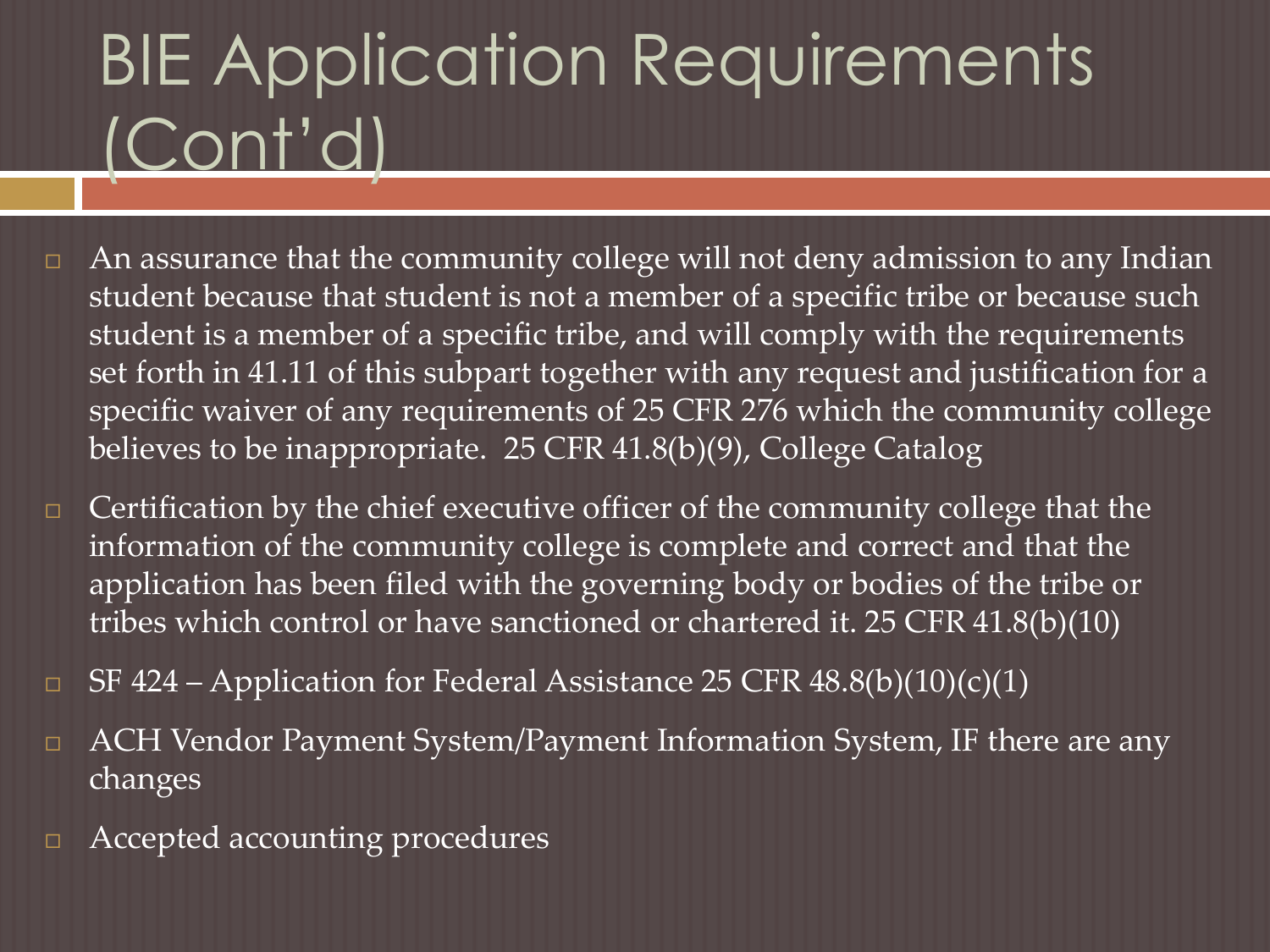### Estimated Application Timeline

- □ Application documents and details sent to colleges/universities mid May
- □ All documents returned to BIE via email or fax (Originals should be mailed) by first  $(1<sup>st</sup>)$  week of June; ALL institutions must submit their documents in order for BIE to process the applications
- □ Application documents reviewed by BIE and final/overall ISC is determined
- □ Documents forwarded to BIA contracting and funds and obligated by July 1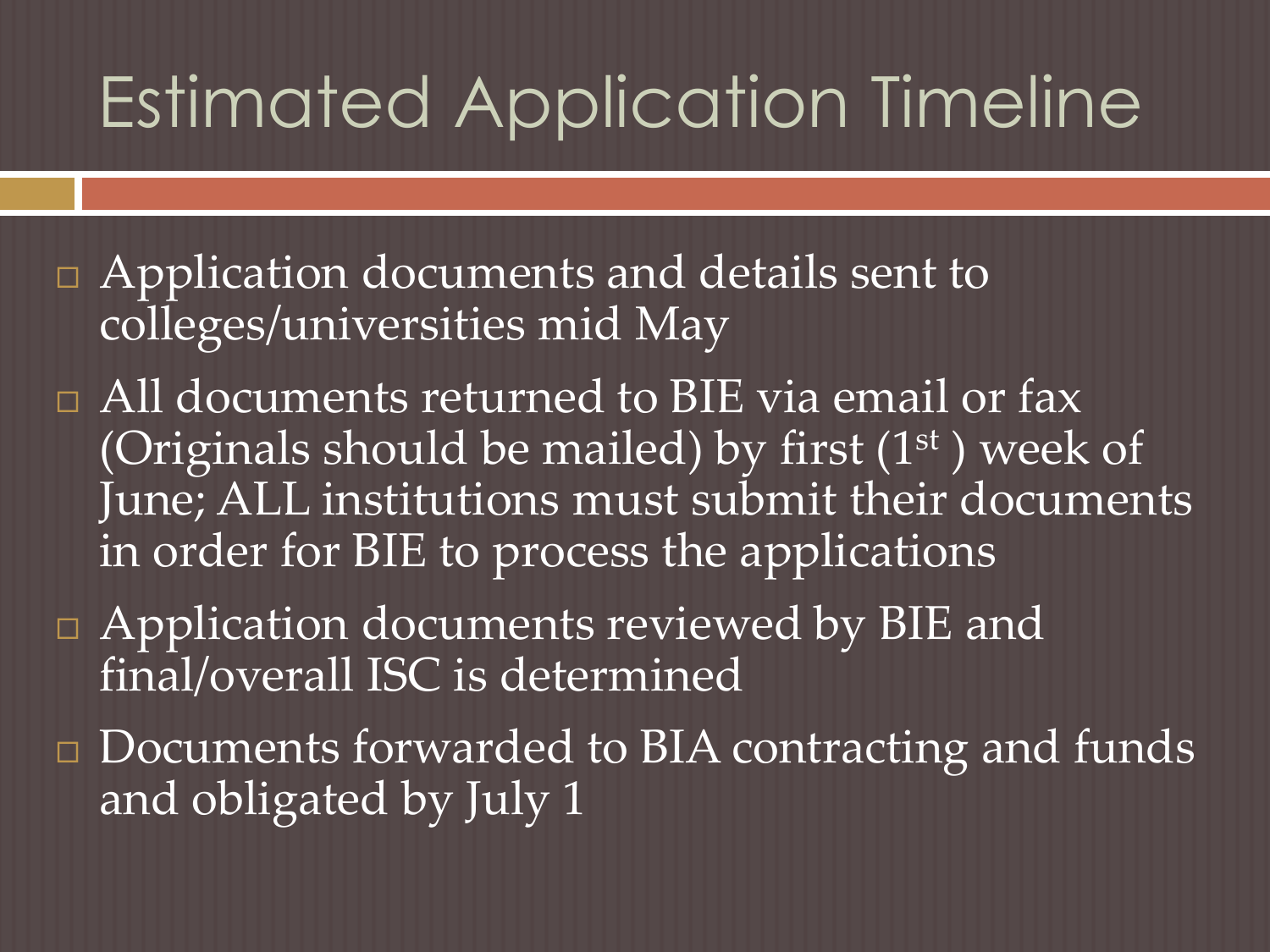## Endowments

#### Optional

- $\Box$  The college or university must have established a trust fund and must match the amount of the contribution by 1/2 times
- Requires funds be invested and maintained in the trust fund for the purpose of generating income for the support of the institution
- May include a capital contribution that is in an amount (or of a value) equal to half of the amount of the contribution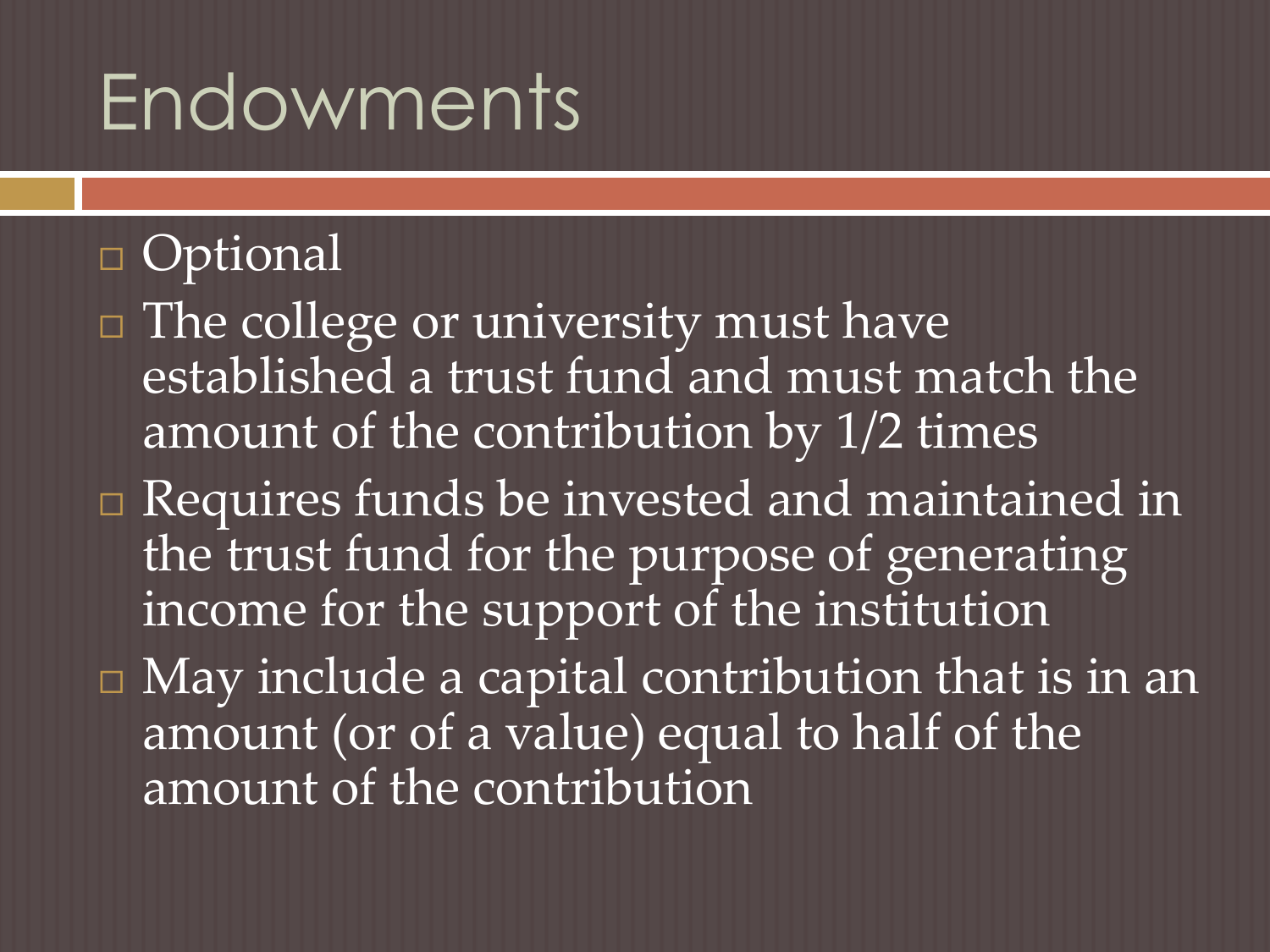## Endowments (cont'd)

- Funds will be deposited in such a manner as to insure the accumulation of interest is at a generally accepted rate
- □ Use of funds are for defraying any expenses associated with the operation of the college, e.g., operations, maintenance, administration, academic and support personnel, community and student services programs, and technical assistance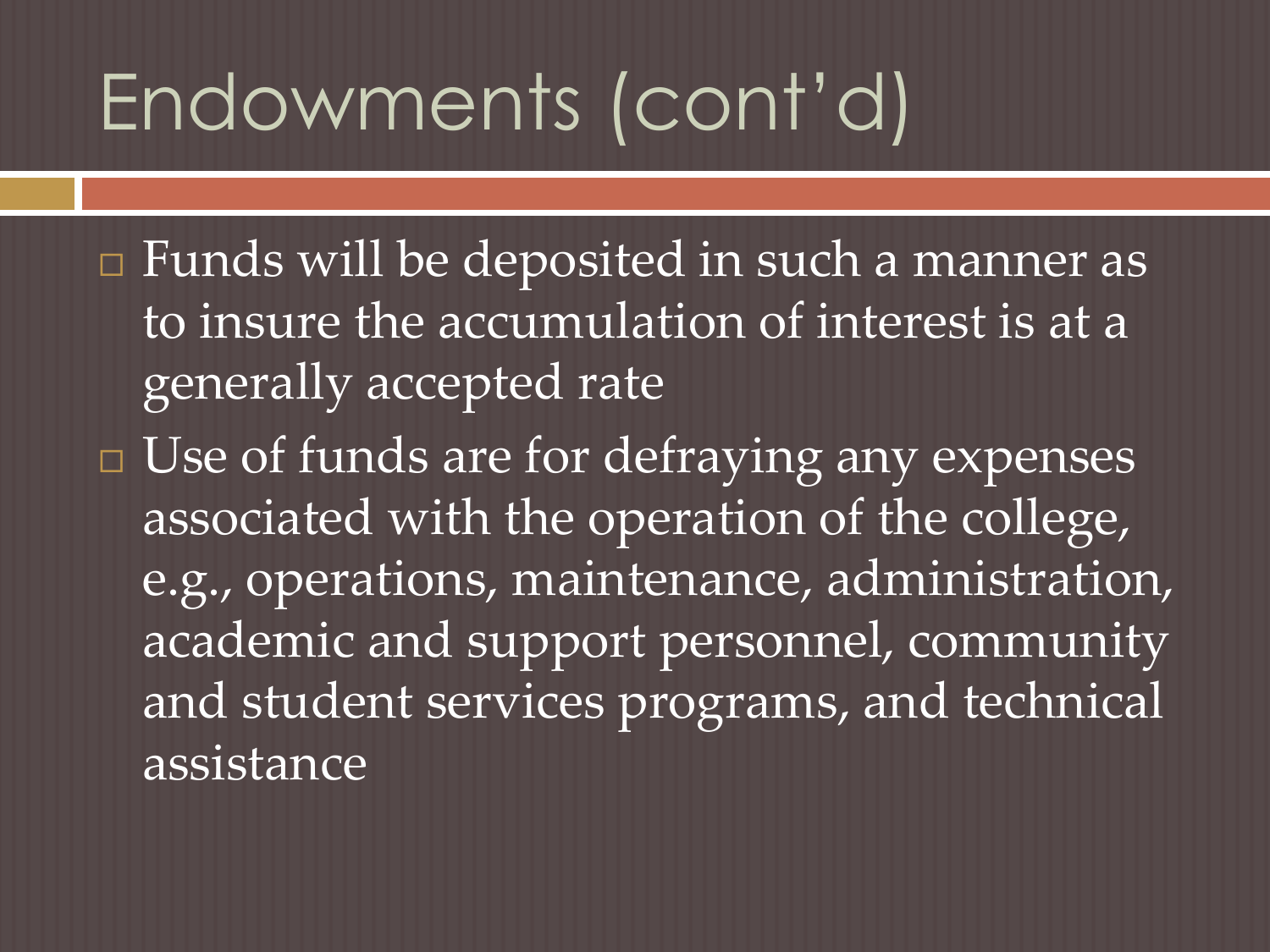## Application for Endowment

- □ Completed and signed Tribal College or University Endowment Agreement
	- **n** College or University President and Board Chairman must sign
- □ Completed Standard Form 21
- **Proof of a match, e.g., a bank receipt or a letter** from the banking institution confirming the account balance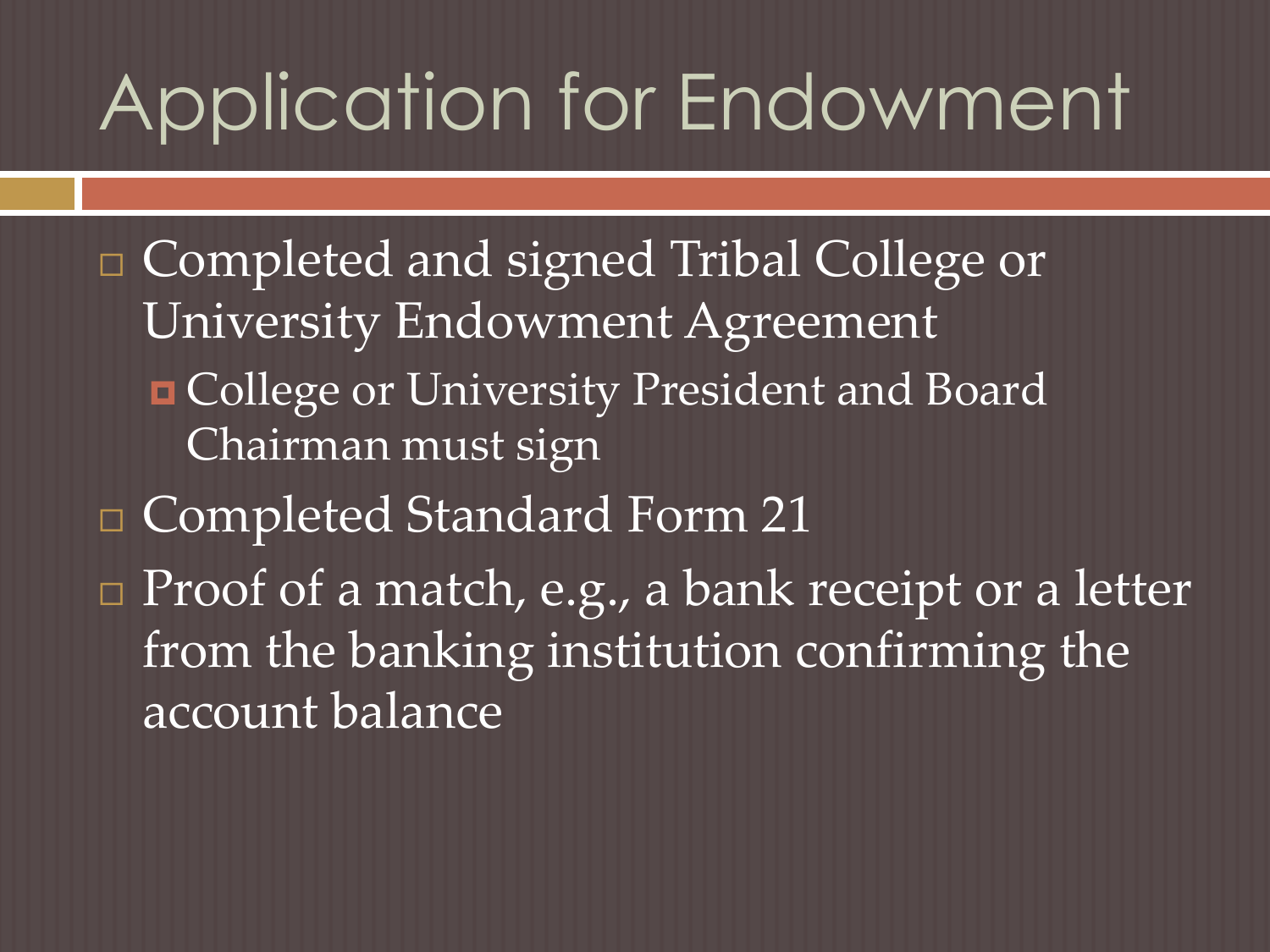#### Annual Reports & Audit Reports

- Annual Reports are due to BIE on or before December 1 of each year
- $\Box$  Yearly audits must be submitted within the earlier of 30 days after receipt of the audit or nine months after the end of the period audited
- □ All audits should be submitted to the Federal Audit Clearinghouse AND to the Department of the Interior Office of Internal Evaluation and Assessment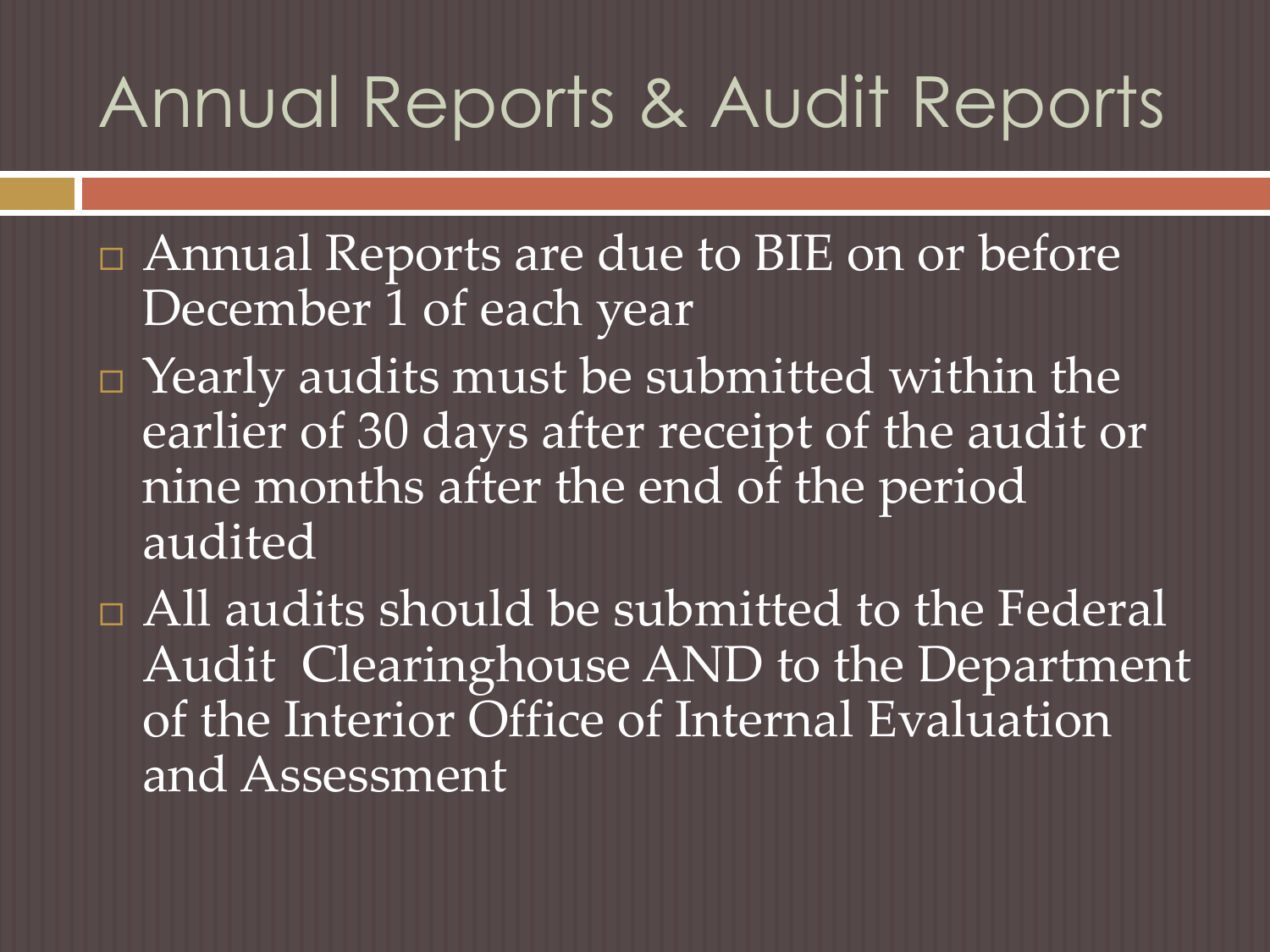# Audit Reports (cont'd)

Federal Audit Clearing House 1201 E. 10<sup>th</sup> Street Jefferson, IN 47132

Office of Internal Evaluation and Assessment Department of the Interior 2051 Mercator Drive Reston, VA 20191